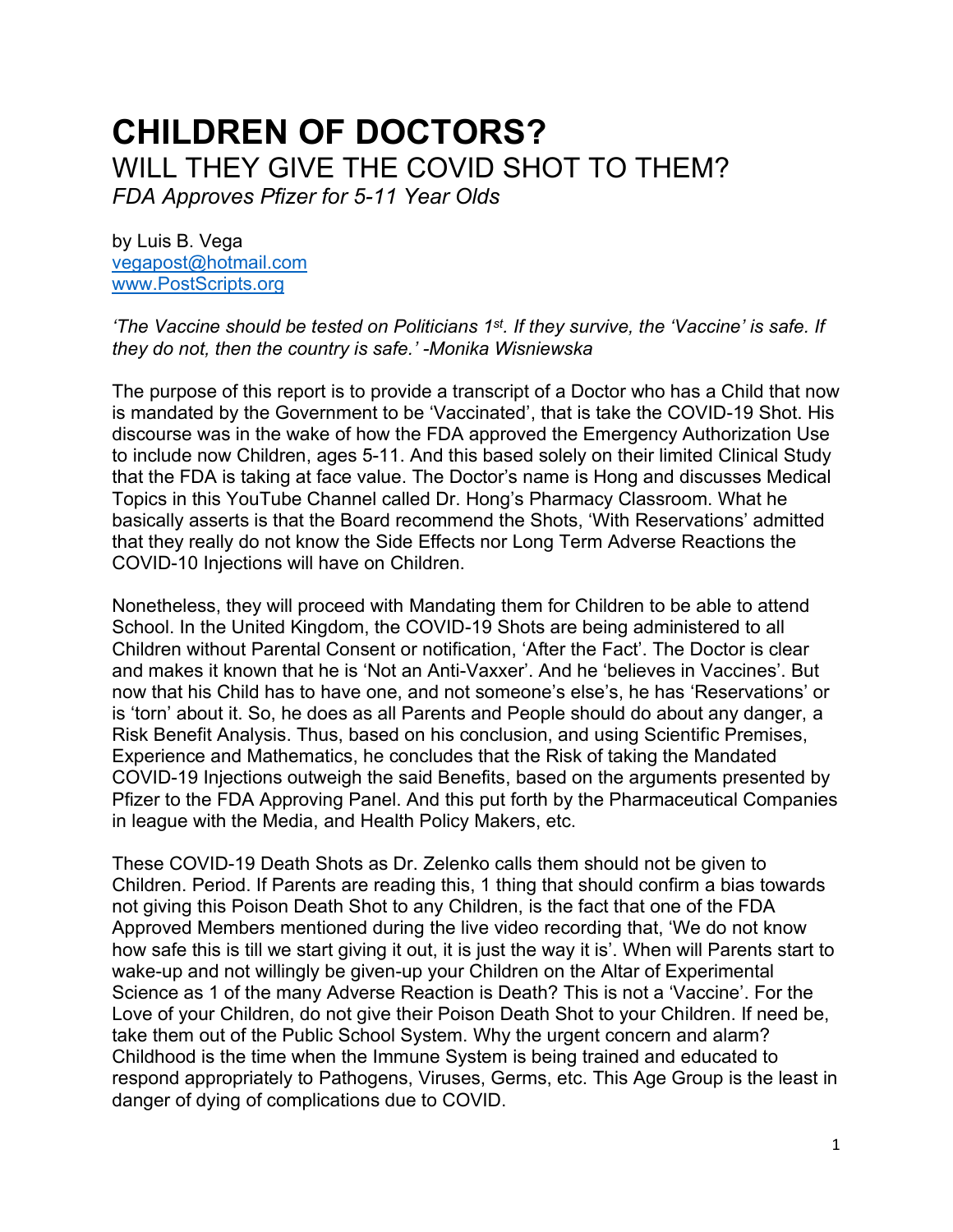### **Altar of Experimental Science**

Yet, evidence has come out that the Adolescents that have taken the COVID-19 Injections already have developed Inflammation of the Heart. Many have just dropped dead and those that survive will have Hearth Issue for life. As with any other logical and rationale Scientific Trial and investigation, one needs first to understand the Long-Term Immune Consequences as well as Bio-Distribution of the Drug Product. The latter may help explain and predict Serious Adverse Effects, such as Heart Injury and Functional Neurological Disorders that need to be observed.

Children who are healthy have almost No Risk of being Hospitalized or Dying of SARS-CoV-2 Infection. On the contrary, the Risk of Myocarditis, let alone the unknown Long Term Risks definitely do not outweigh the Benefits. One cannot express how frustrated one has been when the COVID Experts say that they cannot know the real Rate or Severity of Side Effects until they Mass-Vaccinate Kids? It is a Genocide in the making. Keep in mind, Vaccine Manufacturers have no Liability if a Child, or anyone else is injured or dies because of their Medical Products.

Yet many Parents trust the Health Authorities and are taking their Children in droves to the COVID Temples as a 'Living Sacrifice'. And no amount of Data, Charts, Arguments or Emotional Plea to not 'Sacrifice' their Children on their Altars of Experimental Science will work. It all falls on Deaf Ears. There should be no Mandatory Vaccination Programs. This the stuff of George Orwell's book 1984 and the Brave New World. Vaccination should be a choice left to Parents and they should take note of the argument here from a Doctor who knows his Math and has in Child pending many Mandatory Injections.

Bottom line? The Risks outweigh Benefits. But will the Parents rather believe this Doctor who has a Child? What will he do? For most Parents, it will be too late and their Child will either be dead or maimed for life. One is in disbelief in now a Panel of Medical Experts in Medicine have neglected what they were taught in Medical School. And what is that? It is traditionally advised that when there is a Grey Area or any Uncertainty in the Mind of the Patient, it is Best Practice not to proceed with a Treatment.

It is better to have questions with no answers than to have answers that cannot be questioned. What the Math that Dr. Hong overlooked is that this COVID event is not a 'Static Problem'. In particular, variables can change, depending on the prevalence of COVID. Case in point is the lunacy of still giving Boosters that are made up of the same ingredients that the initial COVID-19 Injections had. It is just 'More of the Same'. And for a COVID Variant that has fizzled-out of the Public that have acquired Herd Immunity.

In the study presented to the FDA, some of the coefficients looked a bit high, indicating that the Study was done at a time of high COVID Prevalence. Once cases drop off the calculations, the statistics will show even less Benefit and more Relative Risk for Children. What is actually driving-up the Death Rate is that People, to include Children are dying, not of COVID-19 Viruses, but the COVID-19 Injections or secondary conditions. See video of Funeral Director being interviewed by Stew Peters that in the UK, Morgues are being filled with those that have taken the Poison Death Shot.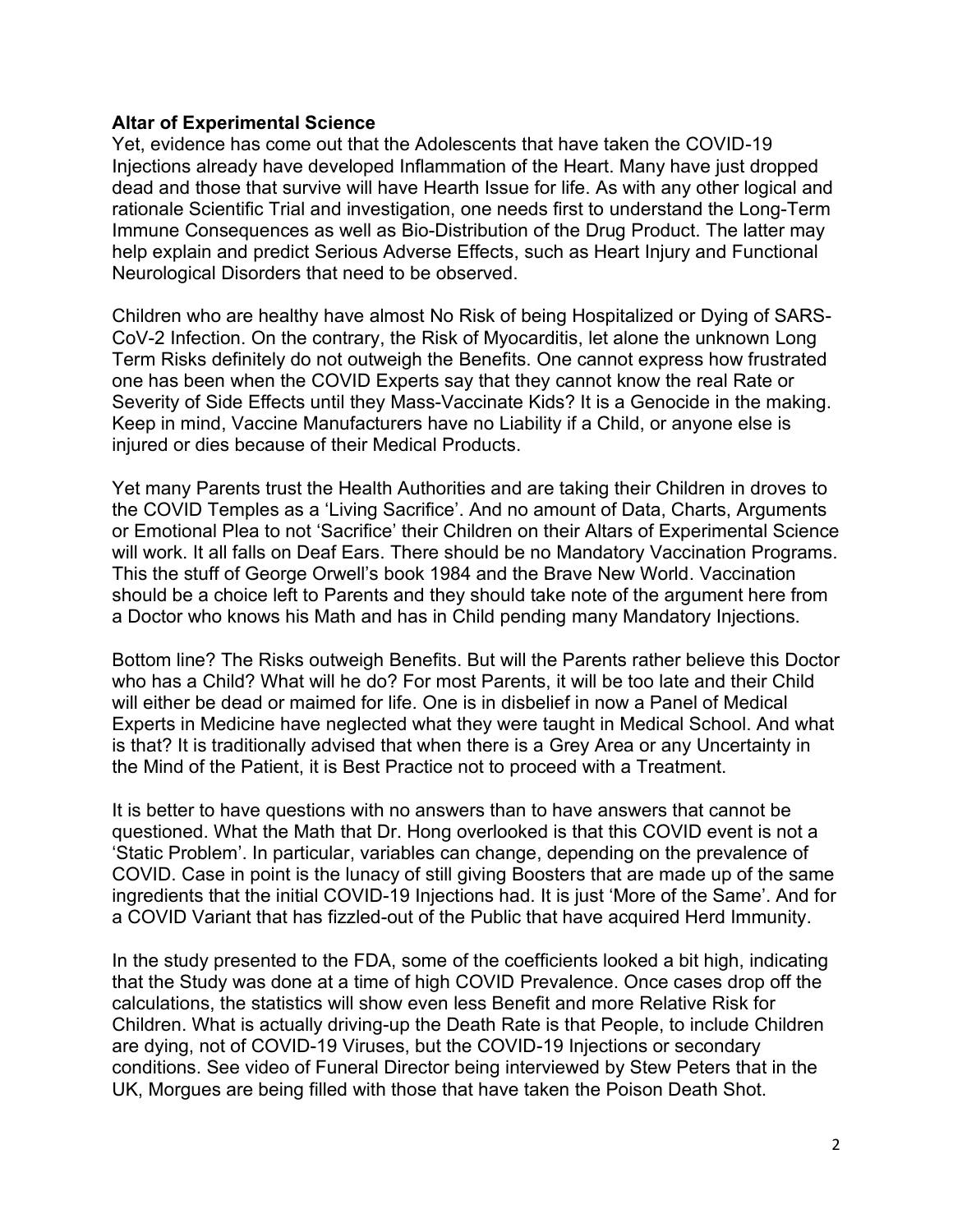### **Long-Term Consequences**

How on Earth would a conscious Parent give an Unknown Experimental Injection to their Children if the FDA, the WHO and the CDC does not really know how safe the COVID-19 Injections are for Adults, Long Term? If one knows Math or how to read Statistic, 0.12% Death Rate is not even 1%, let alone 1 Quarter of a Percent. Meaning? The Benefits do not outweigh the Risks, which include Death. Does a Parent really want to 'Gamble' with the Health and Life of one's Children? One would have better odds in Las Vegas. But there is no room in questioning Science in Public Health Policy forums.

Even the Doctor Hong was visibly upset and concerned about the Scientific Censorship going on. This is not Science. The Science that is now only allowed to be discussed is what one cannot say as to go against the Church of Vaccinology without being discredited, banned, censored or worse. True Science based on Evidence, Reason and Logic would simply conclude that his Experimentation on Children ought not be approved. Why not? It is because 'Science' does not know what the Long Term Effects are of being given these brand new COVID Shots, with very little Data. But as with Autism, there will there be a surge in Autoimmune Disease in 5-10 years from now.

Also, the Long-Term Consequences on Cardiology, Immunology, and Fertility are completely unknown. But to the Luciferian Eugenicists running this COVID Genocide, do not let that put you off. Your Child's Sacrifice is greatly appreciated. Evidence? Consider that as of October 6, 2021, only 13 children (19 years and younger) died in Sweden with COVID. That included the pre-Vaccine months, meaning during the entire Plandemic. Sweden, as one knows or ought to, never 'Locked Down', never closed In-Person Schooling, etc. By contrast, 93% of Hospitalized in Iceland have been from those Fully Vaccinated (11 out of 13).

Take even Medical Tyrannical Canada for example also. According to the reporting as of October 2021. The Total COVID Deaths in Canada in 2020: 15,606. Deaths to Date, for 2021 only, in Canada: 13,253. Despite 'Vaccines' and Lock Downs, this statistical trend continues, and allowing for the same Rate of Death to year's end, 2021: The COVID Death Rate will be projected to only be about 16,164. There is no Pandemic. It is a Plandemic. Further. From CDC in British Columbia Canada show from January 10, 2021 to October 10, 2021, there were total 1 COVID Related Death: Ages <10 with the Population of 470,017. More Teens are dying from suicide and car accidents.

There were 0 Deaths, same time frame from Ages 10-19 with the Population of 529,387. It is not about providing Safe and Effective Immunity against this COVID-19 Bio-Engineered Virus. It is about Culling Humanity and going after the Future Generations. Re-read the Brave New World. It is not Fiction. It is their Game Plan. To use a Clinical Study of Pfizer's own choosing and presented by the Big Pharma Companies to the FDA, is akin to having Mengele preside over the Nuremburg Trials. The number of Children in the Research was even less than a Crowd in a B League Baseball Stadium. What was disturbing about the meeting is the following. But not before one weighs-in on what Dr. Hong had to say about it.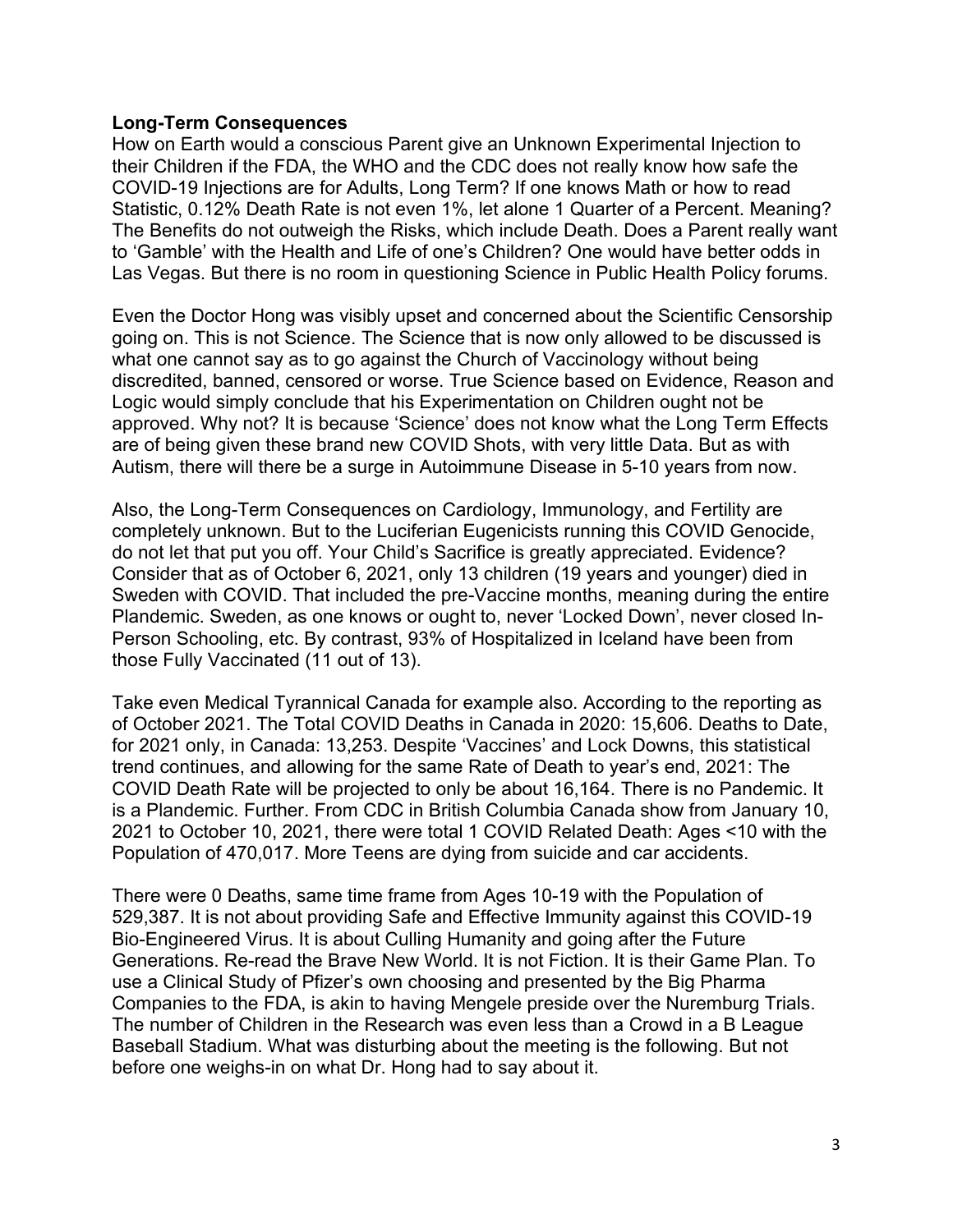### *Dr. Hong*

*Hi Everyone. Um, this is a little bit different video and um I am torn. Uh, really. It was Psychologically very difficult for me to make this video because I have a 9-year-old Son. And today the FDA Committee voting was very difficult for me. I kind of expected they would vote 'Yes' …just because I know there are many Children that have Co-Morbidity and other Health Risk Factors that could… uh get them, you know into a very bad shape if they were Infected with COVID-19.*

*They could be Hospitalized and even Death. And if I were their Parents, I would be very much [would] want the 'Vaccine' available for them. So, I completely understand the ultimate decision. If the Committee had voted 'No' for this 'Vaccine' for 5-11s, then we would be denying the 'Vaccine' for these Children, essentially. And as a Parent, I would not want that to happen. But at the same time, everyone kept …in the meeting, kept mentioning how the 'Vaccine' is Benefited, clearly outweigh the Risk.*

*Um, I am just having a, you know, a little bit dull in that when they …uh reference these Benefits. Uh, mostly based on only Half Data, you know. Half Estimation and Models that really cast a little doubt in me. And you know, let us take a look of what Pfizer and FDA told us today in a very quick manner. So, the Pfizer told us 3 Children contracted COVID-19 in the Vaccine Branch of the Phase 3 Study. And 16 were Infected in the Placebo Branch. That translated into a Relative Efficacy of 90.7%.* 

*Now, no one in the Meeting mentioned the Number of Absolute Risk Reduction (ARR). I went ahead and did some calculation. The Absolute Risk Reduction equals to the Control Event Rate minus Intervention Event Rate. That would give us a 2.18%. And the Number needed to Vaccine, to prevent one COVID case would be 1 divided by 2.18. That equals to about 46. So, for 1 million 'Vaccinated', 5-11-Year Olds, we could prevent theoretically about 21,739 Cases of Symptomatic Infections.*

*So, the CDC also presented some Epidemiology Data and now more than 1.9 million of 5-11-Year Olds have been Infected by COVID-19, with a total about 83 Hospitalization. But about 18% of the Hospitalization was not due to COVID, but for some other reasons. And the CDC Official admitted that during the meeting. So, COVID caused Hospitalization would be about 6806 Cases. They also said that 1/3 of the Hospitalization had no Co-Morbidity. And that would be about 2246 Cases. Now that is out of 1.9 million Infections in that Age Group.* 

*That translate into about 0.12% of Hospitalization Rate for Healthy Children with COVID. So, if we vaccinate 1 million 5-11's, we could theoretically prevent 21,739 Cases of Symptomatic Infections. That would roughly equal to preventing 26 Hospitalization of Healthy Children. The FDA used 6 different Models to predict the Risk and Benefit in all Models. And they predicted the excess Myocarditis or Pericarditis Hospitalization to be 156 per million Fully Vaccinated. And that is like more than 5 times or 6 times more than my estimation of Hospitalization of Healthy Children caused by COVID. And someone please tell me my Math is very wrong and I would like to be corrected.*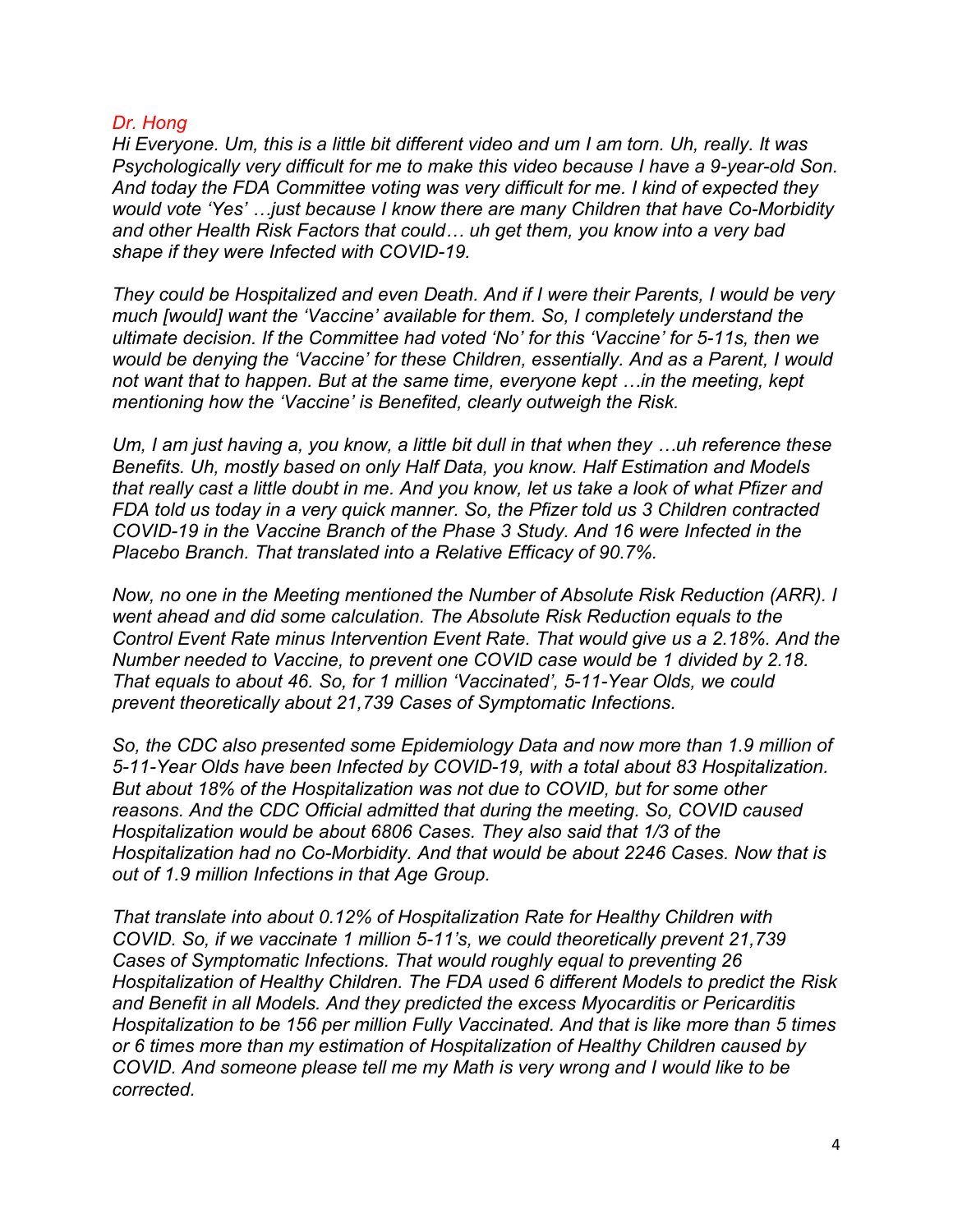*If you are a Scientist or Health Profession, please come back, correct me and let me know how I can think differently. Today. I am just not very convinced. Now, just in case you asked me, um I am very Pro-Vaccine and every one of my Adult Members in my Family are Vaccinated with either the Moderna or Johnson & Johnson. But when it comes to looking at this Data today, as a Scientist, I am not entirely convinced.* 

*1-First, Pfizer did not tell us how the duration, you know how long that Antibody is going to last.* 

*2-They did not tell us T-Cell Immunity.* 

 $\mathcal{L}_\text{max}$  , where  $\mathcal{L}_\text{max}$  , we have the set of the set of the set of the set of the set of the set of the set of the set of the set of the set of the set of the set of the set of the set of the set of the set of

*3-They did not even know if how much this 'Vaccine' can prevent Transmission between Children and between Children and Adults.*

*So, it is just not enough Data overall. And as a Parent, I feel like I need to 'Gamble' on the Vaccine Benefit from my Child. That is very much, Not Acceptable at this point. And I understand, you may think very differently than me. So, I hope this video does not get labeled as 'Misinformation', you know how these things are lately. And my most afraid outcome would be how if this EUA turned out to be a Mandate at Local and State Level, that would be very unfortunate, at the very least.*

*So, that is all for this video. I will make a regular, very informative video of COVID related topic based on Facts and Evidence. This weekend, this Sunday, so if my Channel does not get 'Warning' or that get a Strike or does not get labeled as 'Misinformation'. And I hope I can see you in the upcoming next video. That is all. Bye. Take care.*

During the meeting, the person from the CDC said that they estimate that 40% of Children in this Age Group have already had a prior COVID Infection. Pfizer tested for Prior Infection and came up with a really Low Number of Prior Infections. If 40% of Children had already been COVID Infected, then why would a Random Sample of Children result in such a Low Number? The study purposely excluded Children with Prion Infection, or Natural Immunity. Why? To skew their results and convince the FDA.

Parents should know if their Child has already had a COVID Infection. The PCR Tests have been found to be skewed and misappropriated and unreliable now even admitted by the WHO. There is 1 approved Test for T-Cells and it is called T-Detect, but it is not approved for Children. Why is this? It is because there is something different about Children's Immune Systems. Mind you, being 'Infected' may not result in Death.

All this should really bother Parents, that they cannot be made to rely on their Child's Natural Immunity due to Prior Infection to avoid the Shots. And how the COVID-19 Virus has already gone through the Population and especially in Children who are already an extremely Low Risk Population to now be Mandated to have to take an Experimental Shot. And how dystopian it was how the Editor-In-Chief of the New England stated at the meeting, that it will not be known how 'Safe' the COVID Shots are until they know how many Children have been injured by it. Really? How about one starts with his?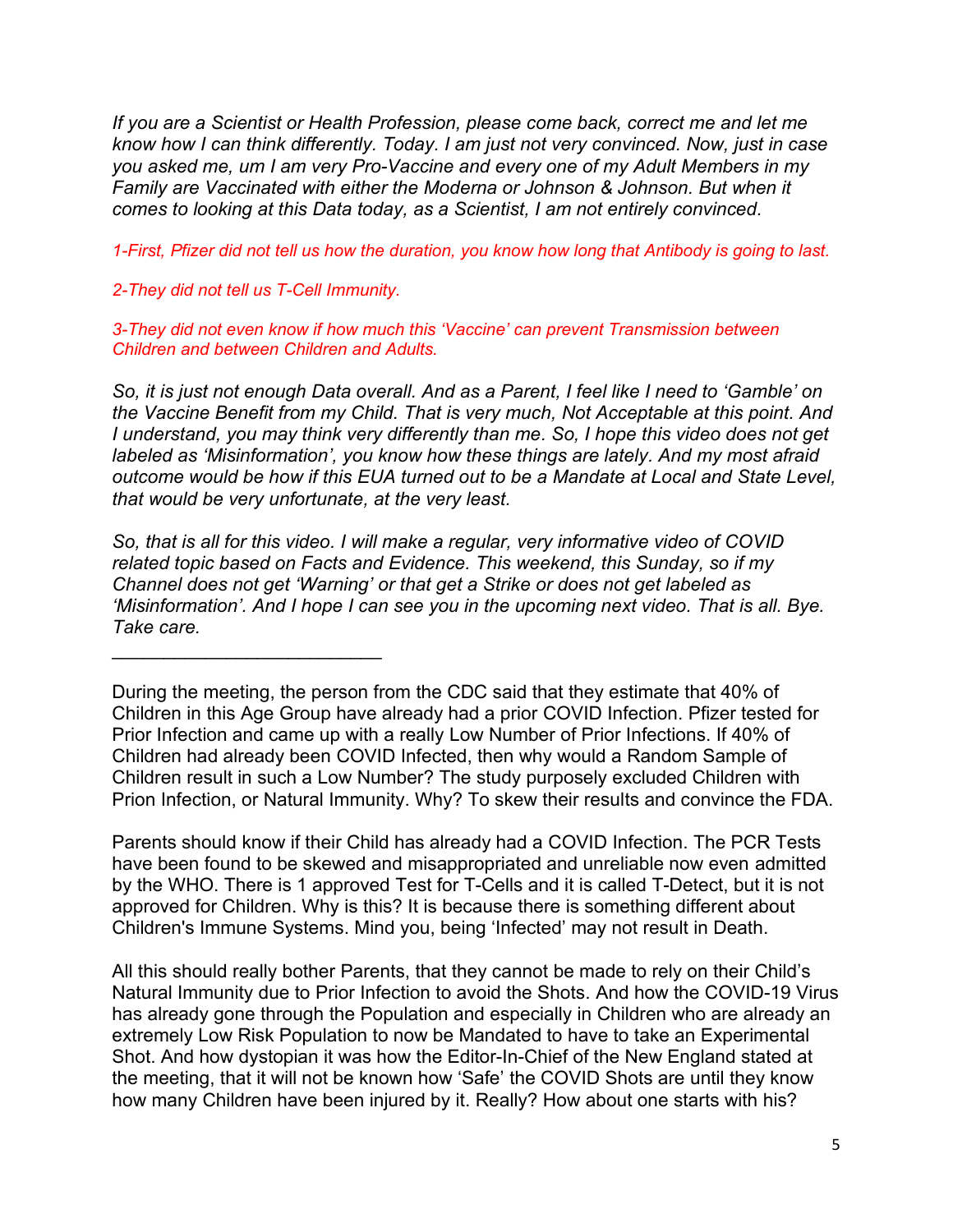## **A Yes With Reservations**

Infection or Symptoms does not mean the condition will lead to Death. Yet, the Science and fearmongering is all about Infection Rates. What the Media and the Leading Scientists fail to also expound is the Recover Rate of millions that now have Natural Immunity. And thus, no need to be Injected. But they are being Mandated, nonetheless. Again, it is not a 'Vaccine' and it is not about proving Safe and Effective, Immunity. That is exactly why there needs to be an honest Risk-Benefit Analysis conducted by Independent Researchers, not by those who are bought and paid for by Big Pharma.

Sadly, this Vaccine Rollout is purely Political or rather Genocidal and Science has little to do with it. These vaccines under normal conditions would never be approved. There are too many Effective Treatments and Preventative Protocols that are intentionally being suppressed. Is this not strange for Science to do that? Yet here are the Health Authorities that are supposed to protect Children are now Mandating. The Pandemic is bad enough, but that sort of nonsense or 'Non-Science' is sickening, pun intended.

So, the FDA Panel voted 'Yes, With Reservations'. There were not even 1 'No' and only 1 Abstention. It was horrific. The Math Dr. Hong presented is 100% correct. The simplest way to calculate this situation is this: 1 Dose = \$18. 2 Doses = \$36. Multiply this by the number of People on the Planet (Estimated at 7 billion) and you get...? Add in another \$18 x 7 Billion each time there is a 'Booster' mandated, etc. A Booster in the Spring and a Booster in the Fall and this gives you...?

Most Parents trust the 'Scientists' and their Government and Health Authorities. All things being equal, who would not if they were but to really kill-off as many Humans on the Planet, to save the Planet, as some argue is the real reason. Most are not connecting the COVID Crisis with Climate Change and the need to reduce, according to the proponents of such a Luciferian Agenda, is to reduce the Carbon 'Foot Print'. That means less Humans have to be alive on Planet Earth for that to happen, so, 'Mother Earth' can breathe. This means, many Humans will be needed to stop breathing.

But the average Parent, not knowing the basic tenants of the arguments for and or against these forced COVID-19 Injections is that the Ingredients contain Graphene Oxide and are full of Poly Ethyl Glycol. This is a dangerous Toxin and used to force the Protein Spikes that carry the Man Made mRNA codes into the Cells. This is Liquid Metal and should not be injected into a Child's bloodstream nor an Adult's for that matter. The biggest problem is that unsuspecting Parents, Citizens have is trusting those who have an advantage over them through Information and what is disseminated to the Masses.

That is why the same People who own the Banks and the Pharmaceuticals, own the Mass Media Outlets and the Politicians. They then only present a skewed Science from the only story out there as other Scientific Information is being held back or censored. Imagine telling one's Child who suffers from the Side Effects they got when they were 'Vaccinated'? And without all the information needed to make sure they were really protected. Children have a right to be protected by their Parents. So, a Word to the Wise, and not so Wise, it is good if Parents research what is being censored and who.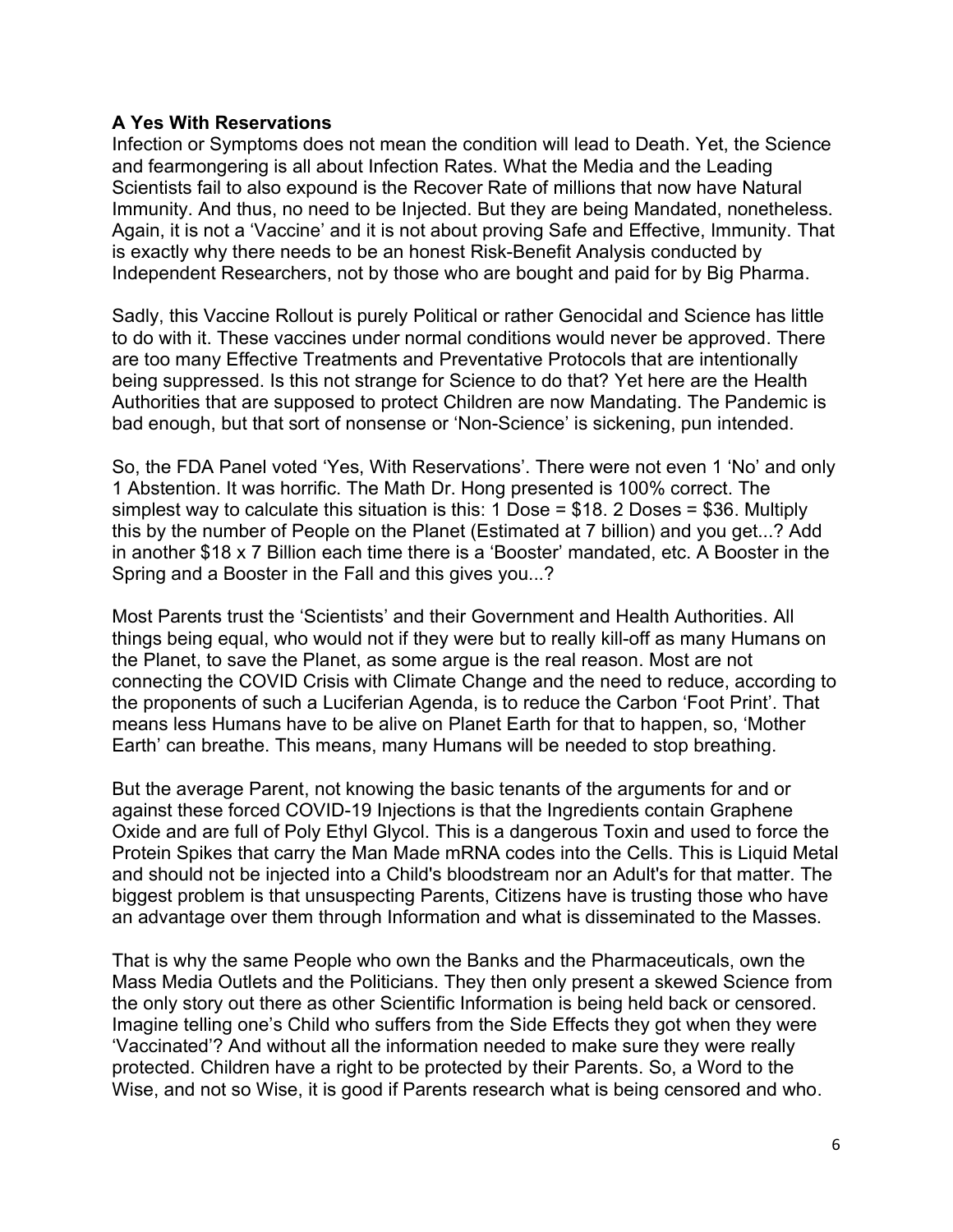### **Risks and Regrets**

Do not just take everything the so-called Gods of Science are insisting on without questioning. There is no law that says anyone has to be vaccinated. But many are ignoring the 'Evidence of Harm' that the COVID-19 Shots are already having on the Adolescents. It has been known for several months that Risk of Myocarditis is more dangerous for those under 18 than the Risk of Hospitalization or Death from COVID. What was the problem with this Study by Pfizer presented to the FDA? The Cited Study was highly flawed in several aspects.

It was 'Under-Powered' for Low Risk Groups, whereby particular durations and times were chosen to more-or-less 'Cherry Pick' results. It ran the Study for only 6.5 months, over the Summer, only having had the Children in the Study being vaccinated 2 weeks after the 2<sup>nd</sup> Dose. Problem? They 'Un-Blinded' the Trials. They then selectively included and excluded Children with Prior Infection. Problem? This led to 'Framing the Results' as the Outcomes became different, as in Reduced Cases meant Reduces Severe Illness. Then there is the issue of Informed Consent. Parents have no clue as to what this is or why it is so important. It is now about coercing Parents.

And if the Government is Mandating the Experimental Injection, Parents and all Citizens then have the Right to Not Consent. If the Adults, Adolescents and now Children are being forced to carry the burden of taking all the 'Risk', then the Government and the Pharmaceutical Companies need be held Liable for their Medical Products, given what Damage or Death they result in. But that will not happen. Most People do not know about their Rights nor will they stand for them, in this case dealing with COVID for the most part. In part, it is because most have bought the Lie and have 'Drank the Kool-Aid.

There have been many Doctors and Scientists that are protesting this Progressive Euthanasia of Humanity. They point out how the current Surgeon General said that even if the Children are given the COVID-19 Injections, they, still have to keep the Face Masks at school, until CDC changes the 'Guidelines'. And note, these are not Enforceable Laws. No one is breaking the Law by not consenting to this Scientific Tyranny. Children 5-11 Years Olds are NOT at risk for COVID Complications. Many Child Specialist are seeing a disaster in that so many Young Children are now going to develop delays in Cognitive Abilities, especially in Speech and Emotional Development because of Masks and Distancing that are not based on Science.

In summary, what Dr. Hong did in assessing the Data, available from the CDC's own Numbers, was correct. And what all Doctors and Parents need to do, especially if they love their Children. Dr. Hong weighed the Risks and Benefits of the said COVID-19 'Vaccine'. His conclusion? That the Projected Benefit of COVID 'Vaccination' for U.S. Pediatric Population is likely to be Minimal, given the Factors he considered and is reasonable to assume. But most Health Authorities and Governments and Main Stream Scientism sources will never admit to this. And realize also that the Nations are still Under Emergency Use Authorization EUA. Then Terms and Definition of what constitutes a 'Vaccine', a 'Pandemic' and 'Gain of Function' have been altered, so is what constitutes an 'Emergency'. It is a Mass Psychosis in the making.